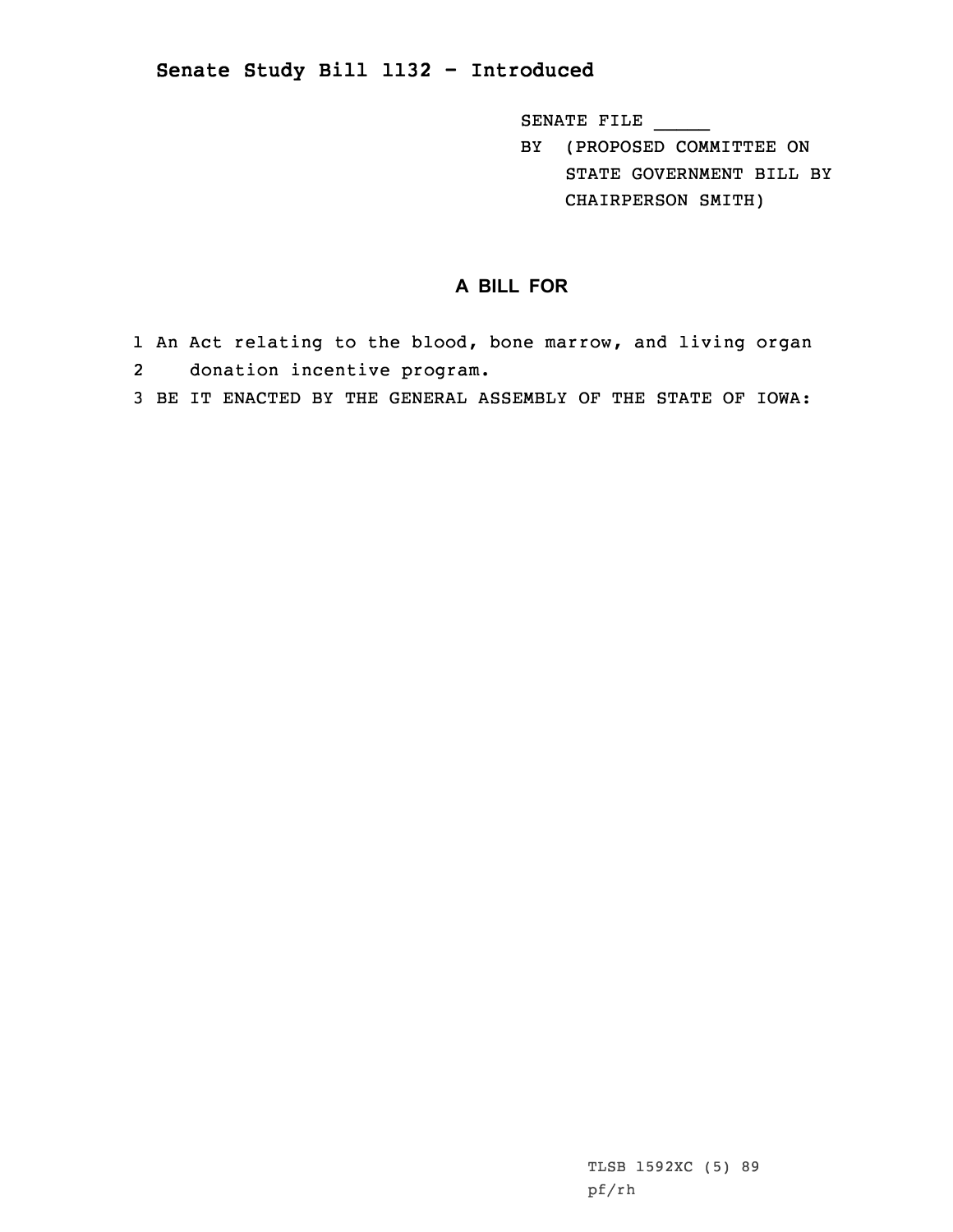1 Section 1. Section 70A.39, Code 2021, is amended to read as 2 follows:

3 **70A.39 Bone Blood, bone marrow, and living organ donation** 4 **incentive program.**

5 1. For the purposes of this [section](https://www.legis.iowa.gov/docs/code/2021/70A.39.pdf):

<sup>6</sup> *a. "Blood"* means whole blood, power red, platelets, or 7 plasma.

8 *b. "Bone marrow"* means the soft tissue that fills human bone 9 cavities.

 *b. c. "Vascular organ" "Living organ"* means <sup>a</sup> heart, ll <del>lung, liver, pancreas, kidney, intestine, or other organ that</del> requires the continuous circulation of blood to remain useful 13 for purposes of transplantation one of two kidneys, one of two lobes of <sup>a</sup> liver, <sup>a</sup> lung or part of <sup>a</sup> lung, part of the pancreas, or part of the intestines.

16 2. Beginning July 1, 2003, state State employees, excluding employees covered under <sup>a</sup> collective bargaining agreement which provides otherwise, shall be granted leaves of absence in accordance with the following:

 *a.* <sup>A</sup> leave of absence of up to five workdays for an employee who requests <sup>a</sup> leave of absence to serve as <sup>a</sup> bone marrow donor if the employee provides written verification from the employee's physician or the hospital involved with the bone marrow donation that the employee will serve as <sup>a</sup> bone marrow 25 donor.

26 *b.* <sup>A</sup> leave of absence of up to thirty workdays for an 27 employee who requests <sup>a</sup> leave of absence to serve as <sup>a</sup> 28 vascular living organ donor if the employee provides written <sup>29</sup> verification from the employee's physician or the hospital 30 involved with the vascular living organ donation that the 31 employee will serve as a vascular living organ donor.

 *c.* <sup>A</sup> leave of absence of up to two consecutive hours in <sup>a</sup> workday for an employee who requests <sup>a</sup> leave of absence to serve as <sup>a</sup> blood donor if the employee provides written verification from the employee's physician or the facility

LSB 1592XC (5) 89

pf/rh 1/3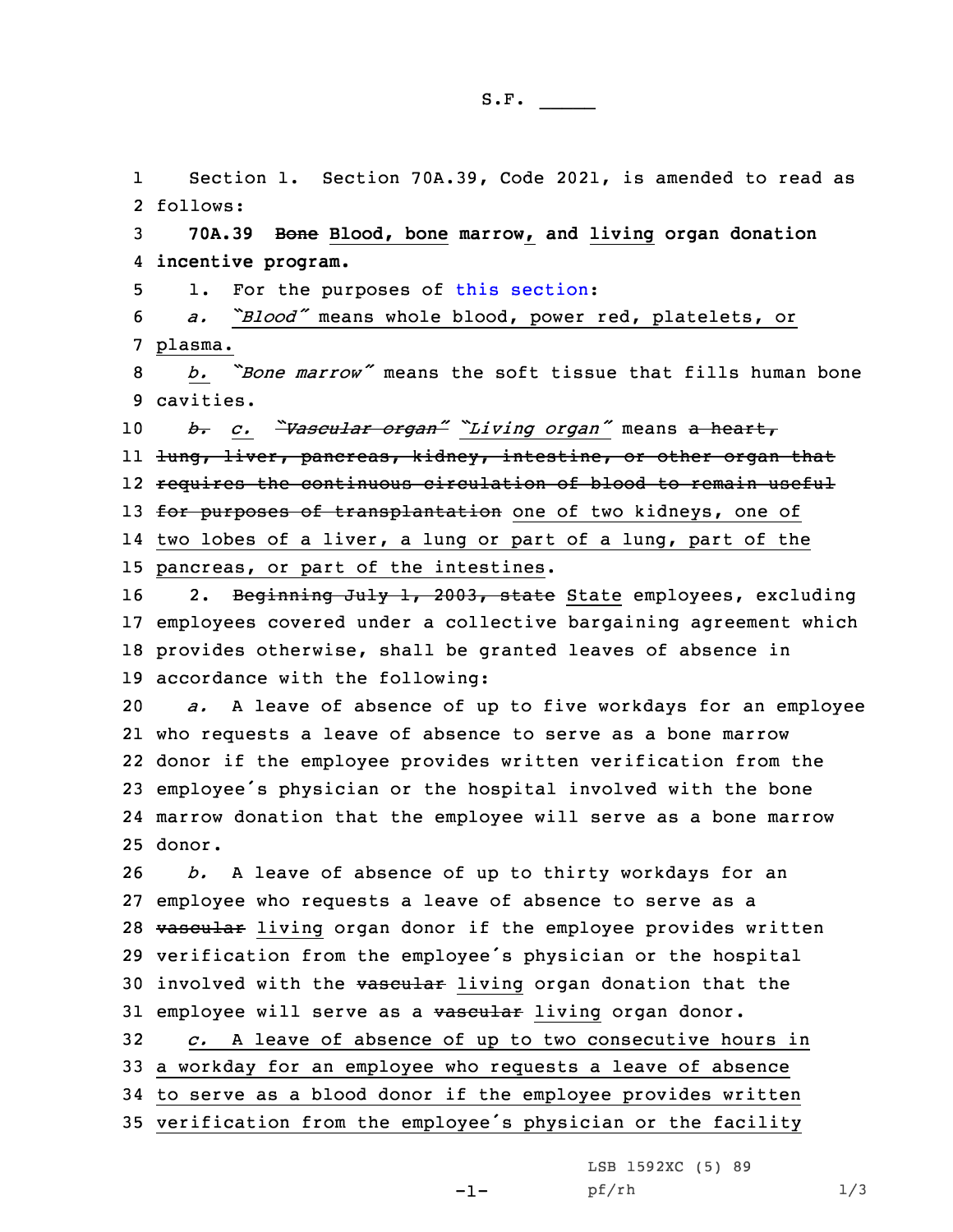1 involved with the blood donation that the employee will serve 2 as <sup>a</sup> blood donor. An employee may submit <sup>a</sup> request for <sup>a</sup> leave 3 of absence under this subsection no more than four times in <sup>a</sup>

4 year.

 3. An employee who is granted <sup>a</sup> leave of absence under this section shall receive leave without loss of seniority, pay, vacation time, personal days, sick leave, insurance and health coverage benefits, or earned overtime accumulation. The employee shall be compensated at the employee's regular rate of pay for those regular work hours during which the employee is absent from work.

12 4. An employee deemed to be on leave under this [section](https://www.legis.iowa.gov/docs/code/2021/70A.39.pdf) 13 shall not be deemed to be an employee of the state for purposes 14 of workers' compensation or for purposes of the Iowa tort 15 claims Act, [chapter](https://www.legis.iowa.gov/docs/code/2021/669.pdf) 669.

## 16 EXPLANATION

17 **The inclusion of this explanation does not constitute agreement with** <sup>18</sup> **the explanation's substance by the members of the general assembly.**

 This bill amends the provisions of the bone marrow and vascular organ donation incentive program to instead provide for <sup>a</sup> blood, bone marrow, and living organ donation incentive program. The bill defines "blood" and "living organ" for the purposes of the bill.

24 The bill amends the provisions relating to <sup>a</sup> state employee requesting and being granted <sup>a</sup> leave of absence to serve as <sup>a</sup> vascular organ donor to instead serve as <sup>a</sup> living organ donor. Current law provides for the granting of <sup>a</sup> leave of absence for <sup>a</sup> state employee to serve as <sup>a</sup> vascular organ donor. <sup>A</sup> "vascular organ" is currently defined as <sup>a</sup> heart, lung, liver, pancreas, kidney, intestine, or other organ that requires the continuous circulation of blood to remain useful for purposes of transplantation. Under the bill, "living organ" is defined as one of two kidneys, one of two lobes of <sup>a</sup> liver, <sup>a</sup> lung or part of <sup>a</sup> lung, part of the pancreas, or part of the intestines.

 $-2-$ 

LSB 1592XC (5) 89 pf/rh 2/3